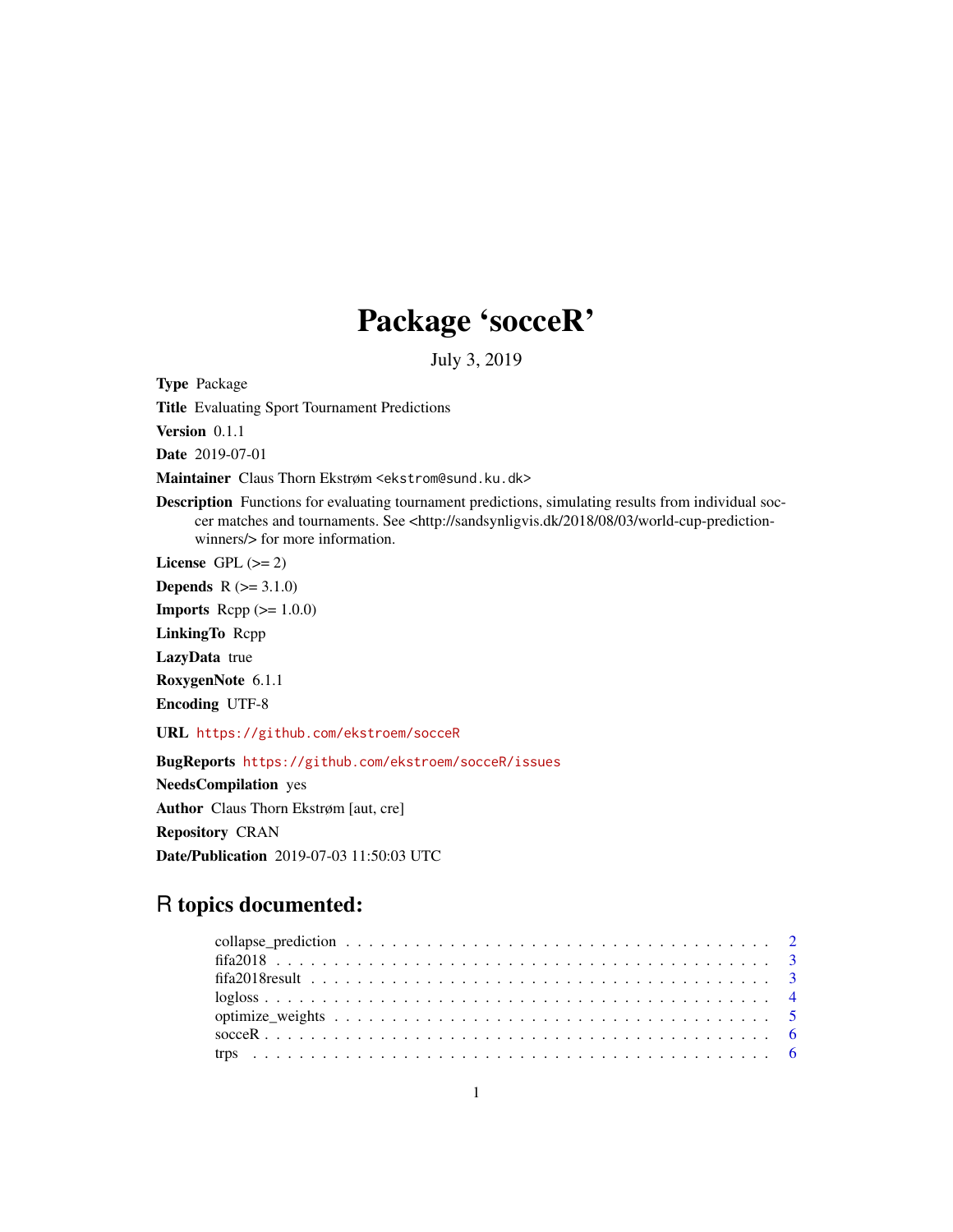#### <span id="page-1-0"></span>**Index** [7](#page-6-0) **7**

collapse\_prediction *Create a matrix to collapse tournament predictions to ranks*

# Description

Creates a matrix to collapse the rows of a tournamewnt prediction matrix

#### Usage

```
collapse\_prediction(ranks = c(1, 2, 3, 4, 8, 16, 32))
```
## Arguments

ranks An integer vector of R ordered elements giving the cut offs of the ranks to create

# Details

Returns a vector of numeric values. Elements in the input factor that cannot be converted to numeric will produce NA.

#### Value

Returns a numeric matrix with R rows and T columns that can be multiplied on a square prediction matrix to obtain the collapsed predictions

#### Author(s)

Claus Ekstrom <ekstrom@sund.ku.dk>

```
m2 \le matrix \text{matrix}(c(.5, .5, 0, 0, .5, .5, 0, 0, 0, 0, 1, 0, 0, 0, 1), 4)# Collapse into ranks 1, 2, and 3+4
collapse <- collapse_prediction(c(1, 2, 4))
collapsed_prediction <- collapse %*% m2
collapsed_prediction
```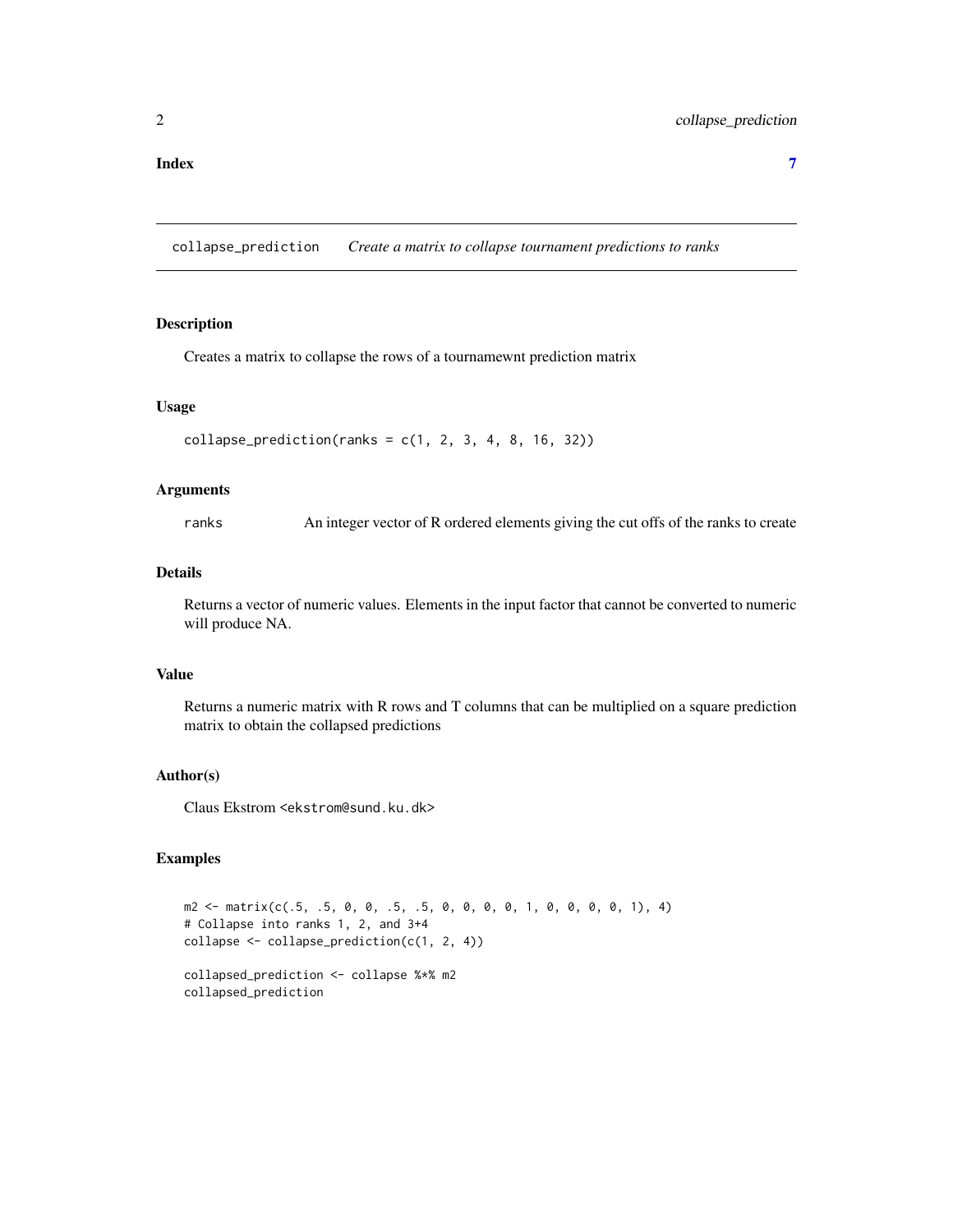<span id="page-2-0"></span>

## Description

A list containing five predictions for the FIFA 2018 World Cup.

# Usage

fifa2018

# Format

A list with 5 predictions (each a 7 by 32 matrix) containing the predictions probabilities of 1st, 2nd, 3rd, 4th, 5th-8th, 9th-12th, and 17th-32nd place.

flat A prediction with equal probability of winning for all teams

ekstrom1 Ekstrom's prediction (based on the Skellam distribution)

ekstrom2 Ekstrom's prediction (based on the ELO rankings)

GLSE1 Prediction of Groll et all

GLSE2 Updated prediction of Groll et all

#### Source

<http://sandsynligvis.dk/2018/08/03/world-cup-prediction-winners/>

fifa2018result *FIFA 2018 end results*

# Description

A named vector sorted in the ranking of the teams in the FIFA 2018 World Cup. The value correspond to the corresponding columns in the prediction matrices of fifa2018

# Usage

fifa2018result

# Format

A vector of the final rankings

#### Source

<http://sandsynligvis.dk/2018/08/03/world-cup-prediction-winners/>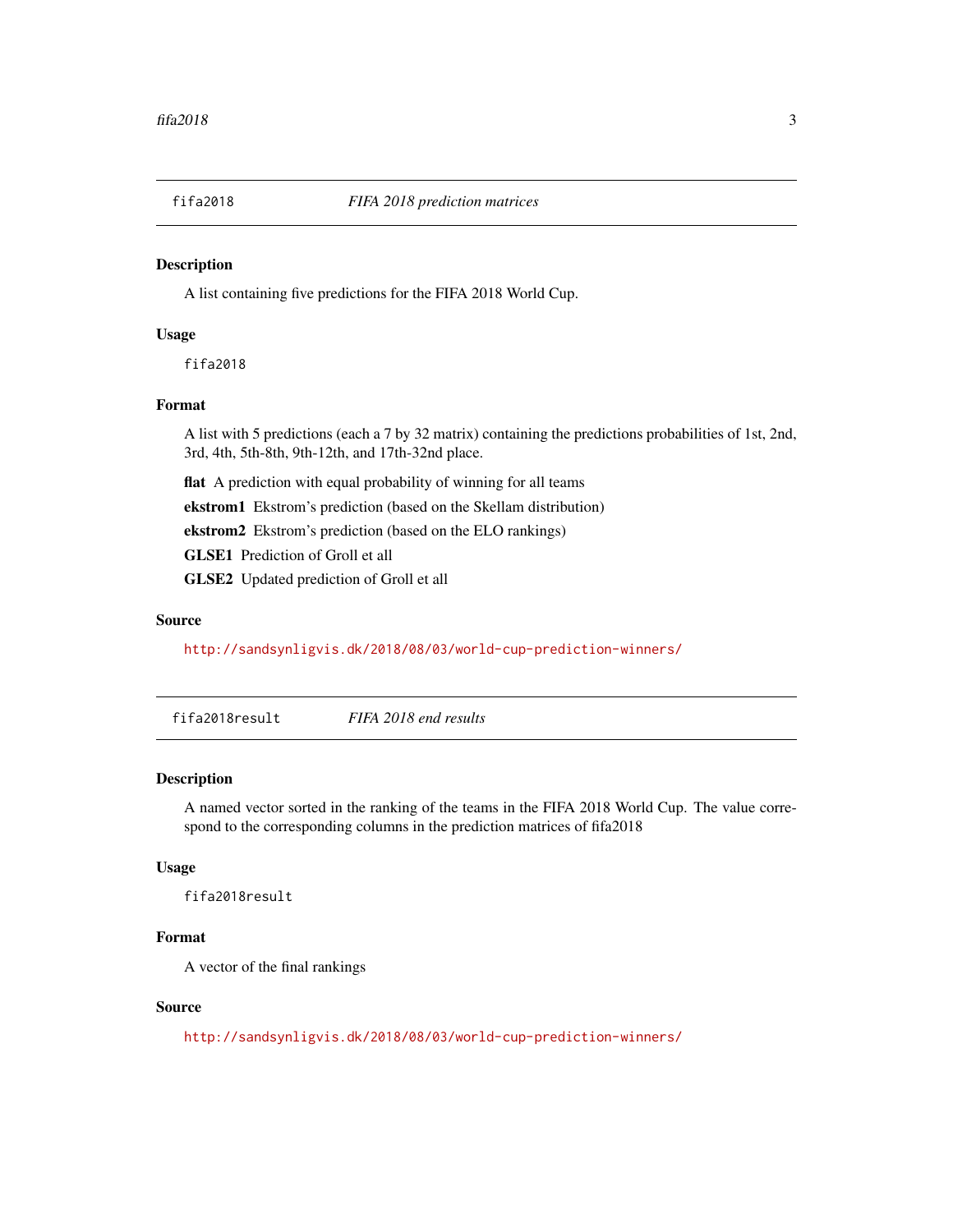<span id="page-3-0"></span>

# Description

Compute the (weighted) rank probability score for a tournament.

# Usage

```
logloss(m, outcome, rankweights = 1L)
```
#### Arguments

| m           | An R <sup>*</sup> T prediction matrix where the R rows represent the ordered ranks and<br>each column is a team. Each column should sum to 1, and each row should sum<br>to the number of teams that can attain a given rank. |
|-------------|-------------------------------------------------------------------------------------------------------------------------------------------------------------------------------------------------------------------------------|
| outcome     | A vector of length T containing the integers 1 to R giving the ranks that were<br>obtained by each of the T teams                                                                                                             |
| rankweights | A vector of length R of rank weights or a single weight which will be reused for<br>all ranks (defaults to 1)                                                                                                                 |

# Value

The rank probability score. Zero means a perfect score.

# Author(s)

Claus Ekstrom <ekstrom@sund.ku.dk>

```
ml \leq matrix(c(1, 0, 0, 0, 0, 1, 0, 0, 0, 0, .5, .5, 0, 0, .5, .5), 4)m1 # Prediction where certain on the top ranks
logloss(m1, c(1, 2, 3, 4))
```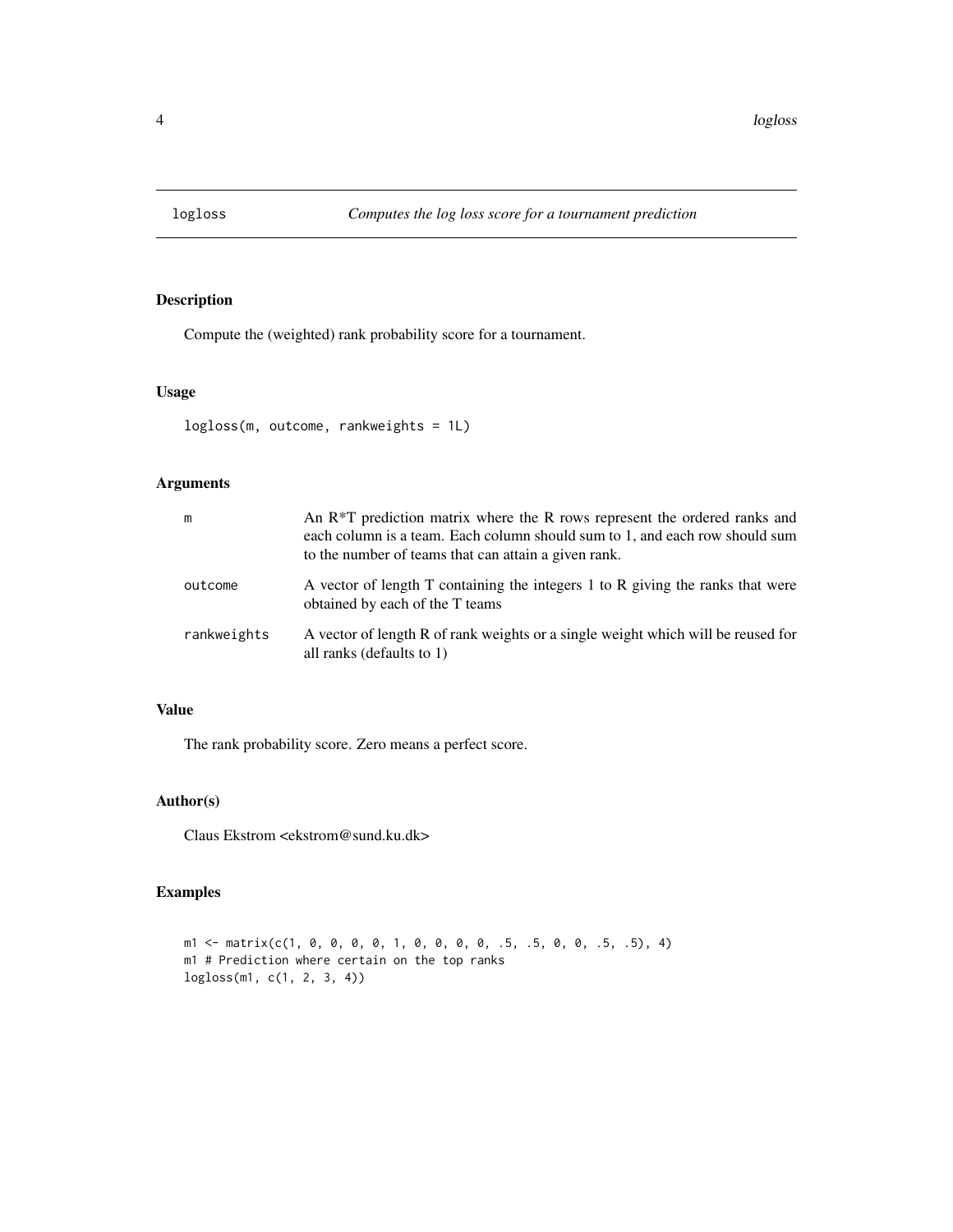<span id="page-4-0"></span>optimize\_weights *Optimize weights from list of prediction matrices*

#### Description

Computes the optimal weights to obtain the minimal loss function from a list of prediction matrices.

#### Usage

```
optimize_weights(predictionlist, outcome, FUN = trps)
```
#### Arguments

|         | prediction list A list of R $x$ T prediction matrices where each column sum to 1 and each row<br>sums to                                                |
|---------|---------------------------------------------------------------------------------------------------------------------------------------------------------|
| outcome | An integer vector listing the                                                                                                                           |
| FUN     | The function used for optimizing the predictions. The default is top use rps for<br>the rank probability score. Another option is logloss for log loss. |

#### Value

Returns a numeric vector containing an optimal vector of weights that sum to 1 and that minimizes the loss function.

# Author(s)

Claus Ekstrom <ekstrom@sund.ku.dk>

```
m1 \le - matrix(c(1, 0, 0, 0, 0, 1, 0, 0, 0, 0, .5, .5, 0, 0, .5, .5), 4)
m1 # Prediction where certain on the top ranks
m2 \leq -\text{ matrix}(c(.5, .5, 0, 0, .5, .5, 0, 0, 0, 0, 1, 0, 0, 0, 1), 4)m2 # Prediction where the groups are okay
m3 \le matrix \text{matrix}(c(.5, .5, 0, 0, .5, .5, 0, 0, 0, .5, .5, .5, 0, 0, .5, .5), 4)m3 # Prediction where no clue about anything
m4 <- matrix(rep(1/4, 16), 4)
```

```
optimize_weights(list(m1, m2, m3, m4), 1:4)
```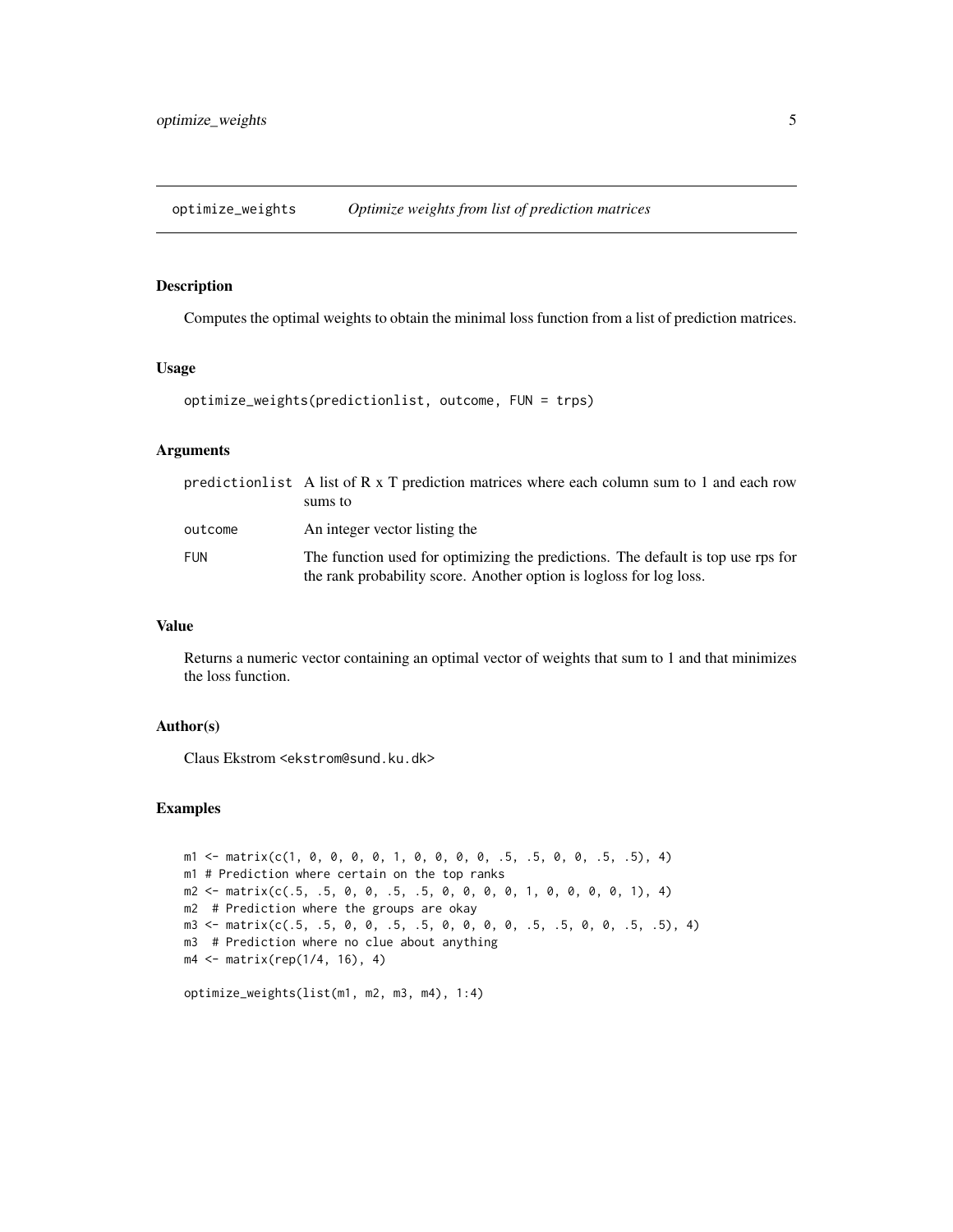<span id="page-5-0"></span>

#### Description

Functions for evaluating sport tournament predictions, the tournament rank probability score, and working with models for prediction sport matches.

# Author(s)

Claus Ekstrom <ekstrom@sund.ku.dk>

trps *Computes the rank probability score for a tournament*

#### Description

Compute the (weighted) rank probability score for a tournament.

#### Usage

trps(m, outcome, rankweights = 1L)

#### Arguments

| m           | An $R^*T$ prediction matrix where the R rows represent the ordered ranks and                                                        |
|-------------|-------------------------------------------------------------------------------------------------------------------------------------|
|             | each column is a team. Each column should sum to 1, and each row should sum<br>to the number of teams that can attain a given rank. |
| outcome     | A vector of length T containing the integers 1 to R giving the ranks that were<br>obtained by each of the T teams                   |
| rankweights | A vector of length R of rank weights or a single weight which will be reused for<br>all ranks (defaults to 1)                       |

# Value

The rank probability score. Zero means a perfect score.

#### Author(s)

Claus Ekstrom <ekstrom@sund.ku.dk>

```
ml \leftarrow matrix(c(1, 0, 0, 0, 0, 1, 0, 0, 0, 0, .5, .5, 0, 0, .5, .5), 4)m1 # Prediction where certain on the top ranks
trps(m1, c(1, 2, 3, 4))
```